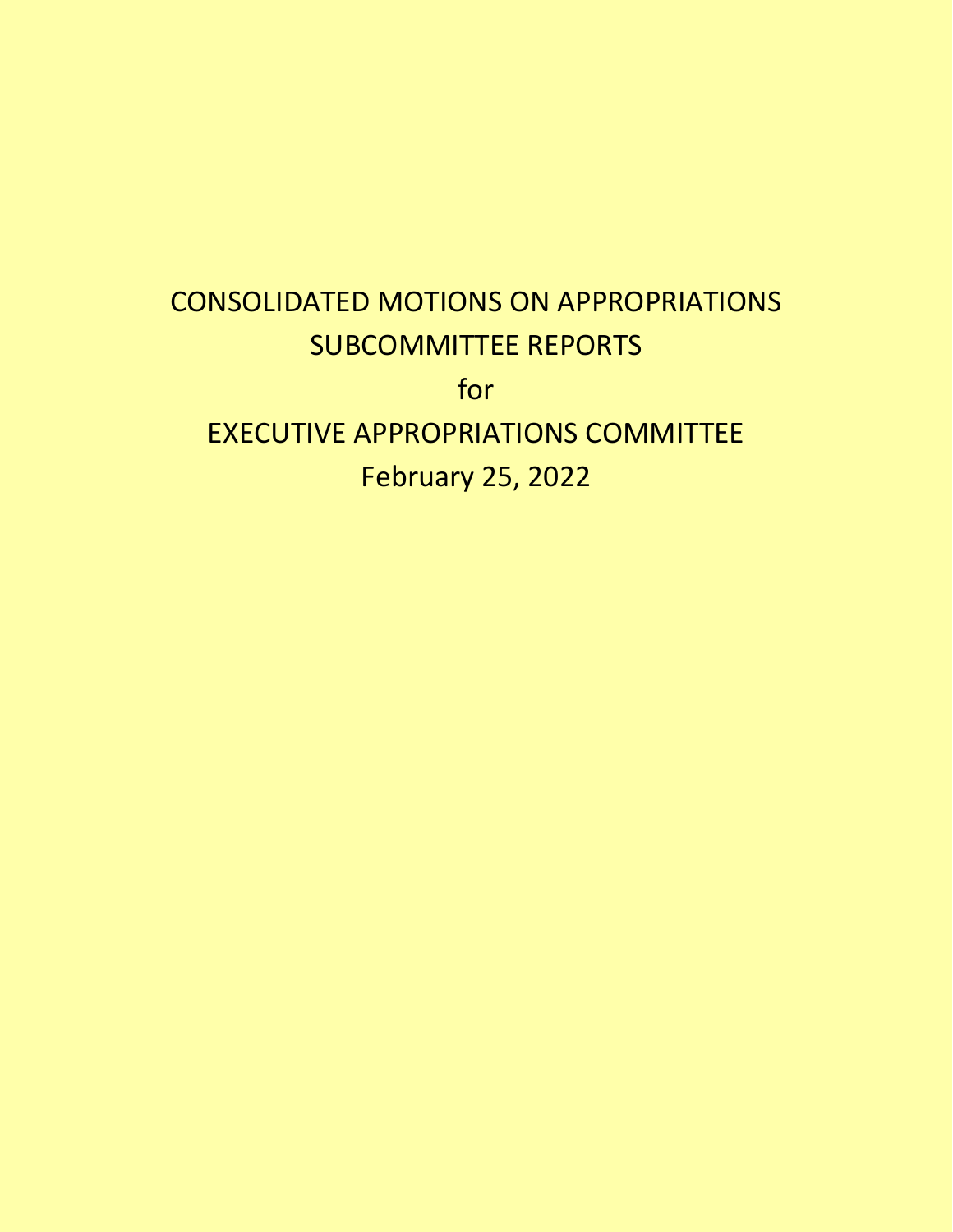### **Table of Contents**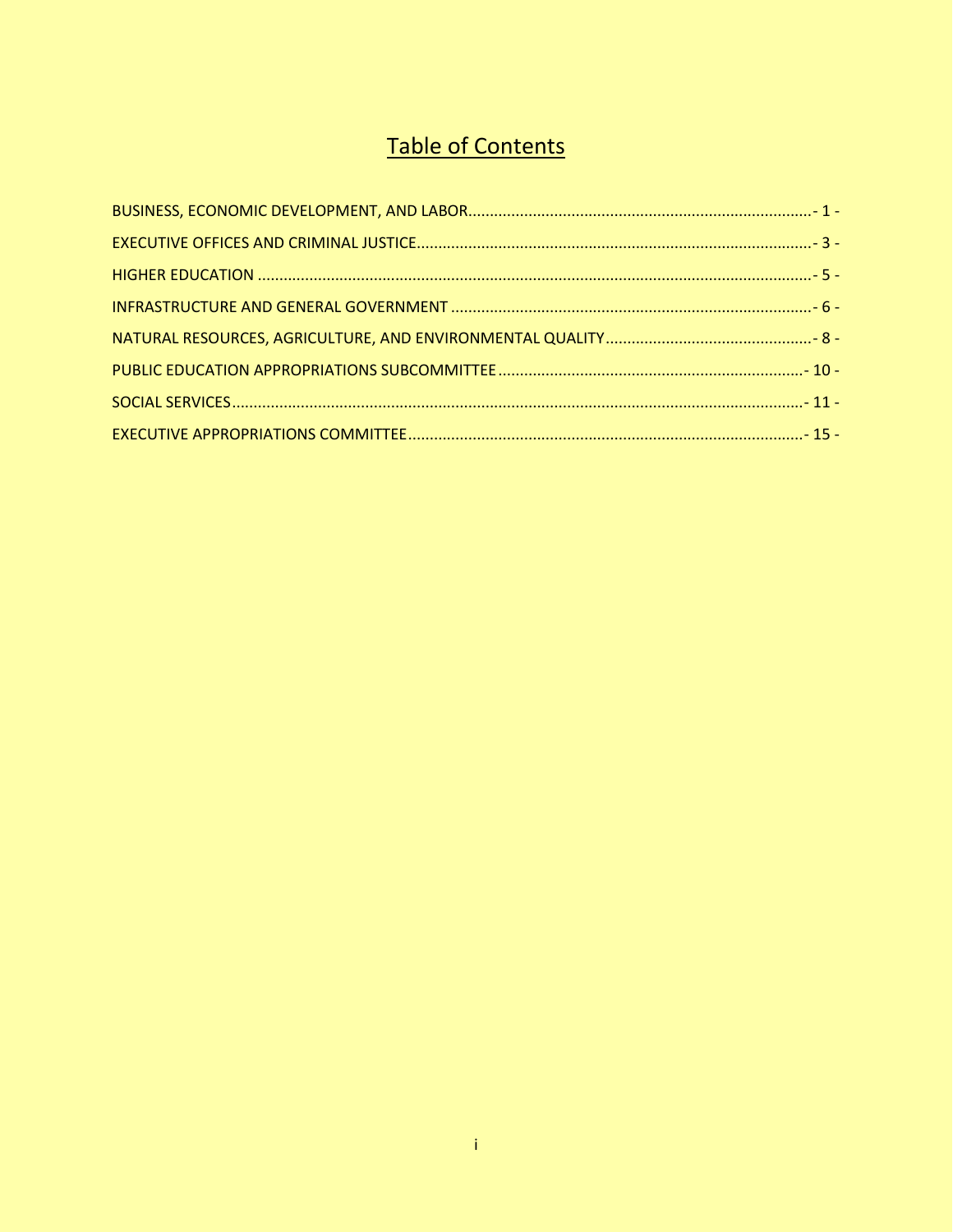### <span id="page-2-0"></span>BUSINESS, ECONOMIC DEVELOPMENT, AND LABOR APPROPRIATIONS SUBCOMMITTEE (TAB 2 OF SUBCOMMITTEE REPORTS)

I move that we adopt the appropriation adjustments, intent language, special motions, and rates and fees as listed on pages 2-8 through 2-137 of the subcommittee's report, excluding priority list items.

With the following changes:

#### **Budgets**

- 1. Appropriate (\$350,000) ongoing beginning in FY 2023 from the General Fund to Governor's Office of Economic Opportunity - Pass-through.
- 2. Appropriate \$29,600 from the Utah Housing Opportunity Restricted Account one-time in FY 2022 to the Division of Real Estate in the Department of Commerce.
- 3. Increase appropriations from dedicated credits to the Tax Commission as shown below.

| Request Name                                          | Appropriation | Type                    | Amount  |
|-------------------------------------------------------|---------------|-------------------------|---------|
| Convenience Fee Dedicated Credit Increase             | GAE           | 2022 One Time           | 500,000 |
| Other Service Fees Dedicated Credit Increase          | GBA           | 2022 One Time           | 25,000  |
| Property Assessment Fee Dedicated Credit<br>Increase  | GAH           | 2022 One Time           | 15,000  |
| Reflectorized Plate Fees Dedicated Credit<br>Increase | GBA           | 2022 One Time           | 800,000 |
|                                                       |               |                         |         |
|                                                       |               |                         |         |
| Convenience Fee Dedicated Credit Increase             | GAE           | 2023 Ongoing<br>Reguest | 500,000 |
| Other Service Fees Dedicated Credit Increase          | GBA           | 2023 Ongoing<br>Reguest | 25,000  |
| Property Assessment Fee Dedicated Credit              | GAH           | 2023 Ongoing            | 15,000  |
| Increase                                              |               | Request                 |         |
| Reflectorized Plate Fees Dedicated Credit             | GBA           | 2023 Ongoing            | 800,000 |
| Increase                                              |               | Reguest                 |         |

4. Appropriate \$25,000,000 ARPA funds for the item titled "Local Match Program" to the Governor's Office of Economic Opportunity instead of the Governor's Office of Planning and Budget and include the following intent language:

Intent Language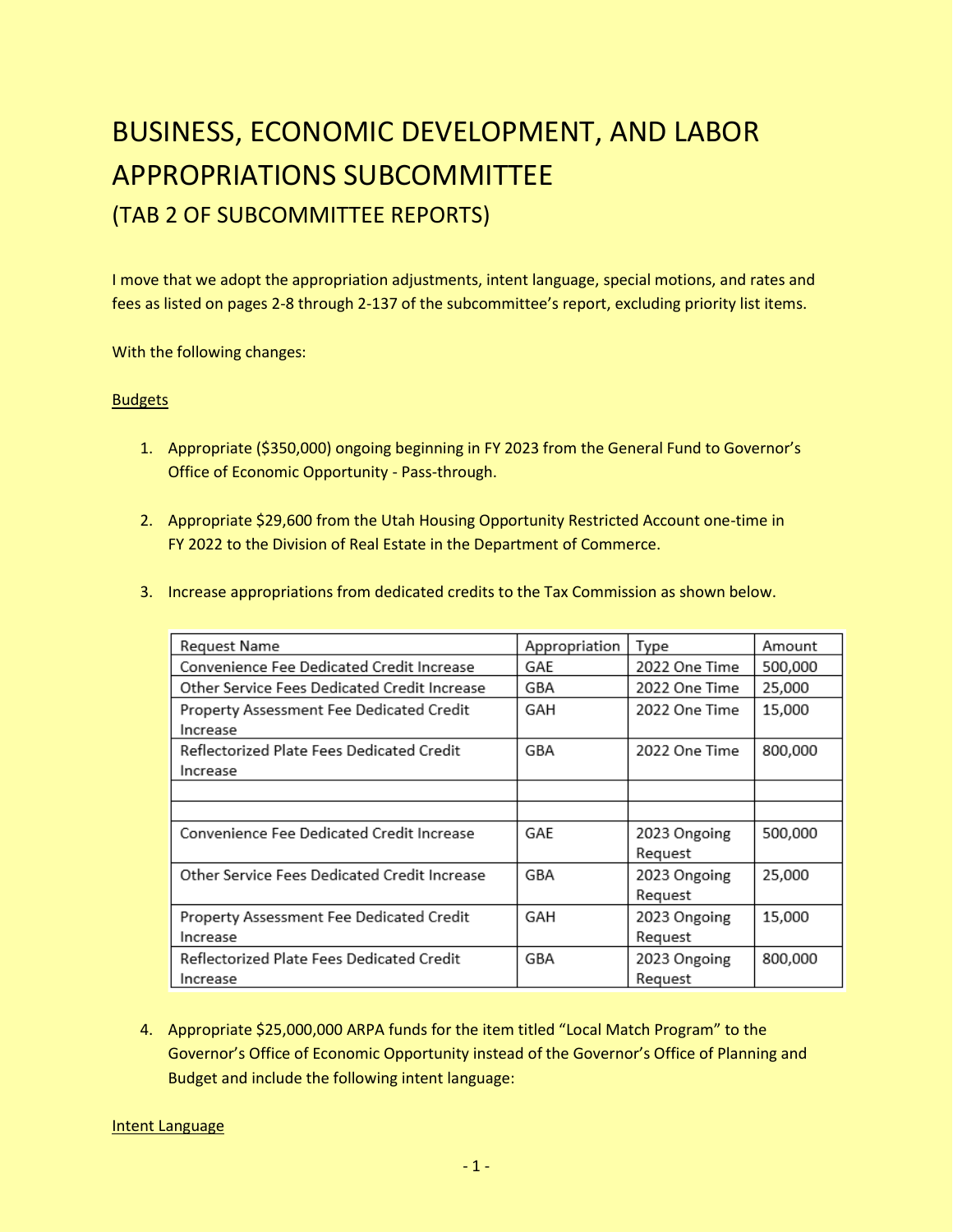Add the following language:

5. The Legislature intends that American Rescue Plan Act (ARPA) funds provided by this item be used for a local grant matching program through the Governor's Office of Economic Opportunity. Funds may only be used for Housing and Water projects, as defined in Treasury guidance, in counties of the 3rd, 4th and 5th class, in municipalities within any class of county, and in accordance with federal law. Applicants shall not be eligible if: a local government has significant unprogrammed local ARPA dollars or an applicant uses revenue replacement after February 1, 2022.

#### **Special Motions**

6. On page 2-15, approve item #1 only.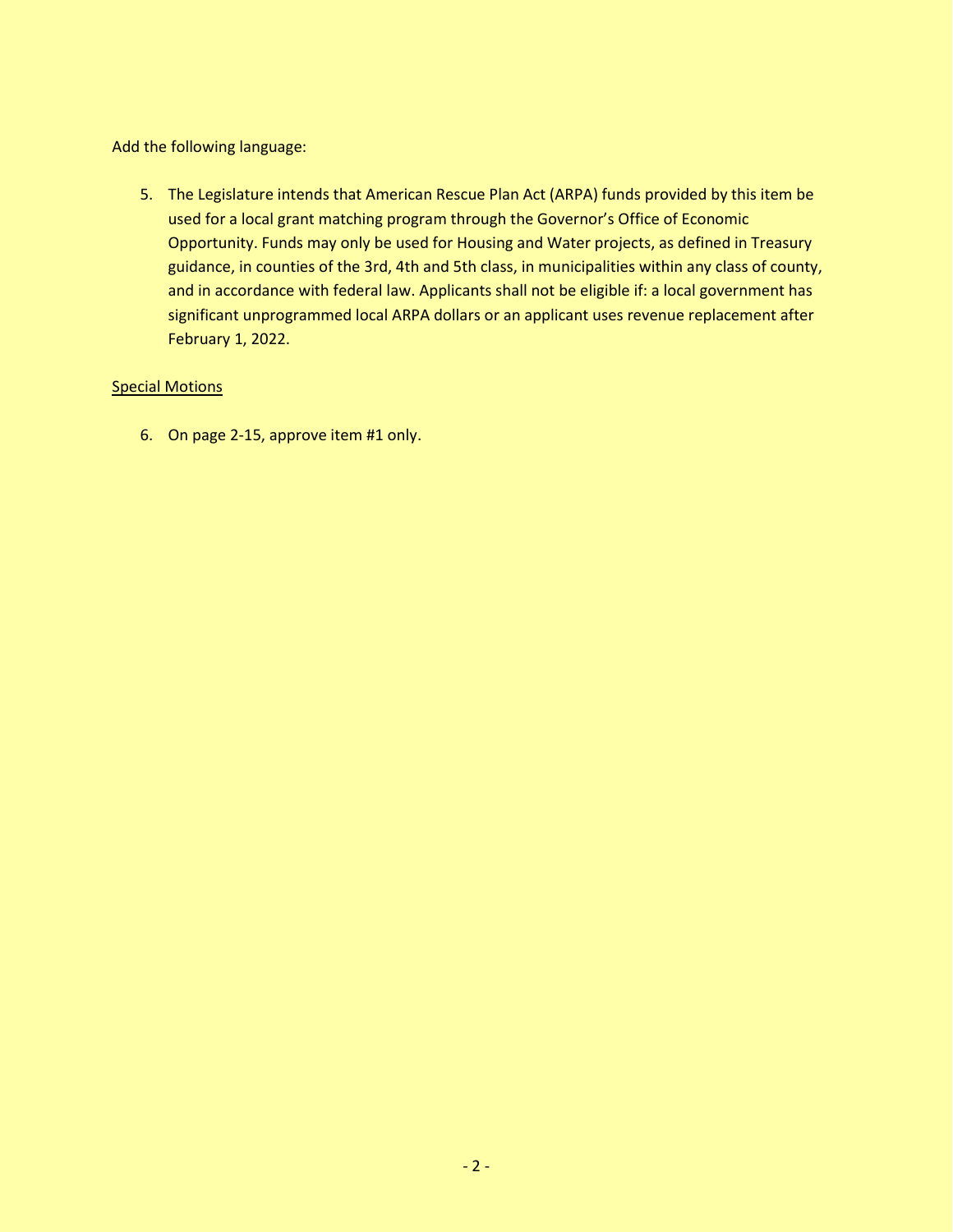## <span id="page-4-0"></span>EXECUTIVE OFFICES AND CRIMINAL JUSTICE APPROPRIATIONS SUBCOMMITTEE (TAB 3 OF SUBCOMMITTEE REPORTS)

I move that we adopt the appropriation adjustments, intent language, special motions, and rates and fees as listed on pages 3-6 through 3-107 of the subcommittee's report, excluding priority list items.

With the following changes:

#### **Budgets**

1. Increase Department of Public Safety federal funds in FY 2022 number by \$61 million for more than expected qualifying federal funds from FEMA.

#### **Intent Language**

Replace the intent language in items 7 and 8 on page 3-10 with the following language:

2. The Legislature intends that justice courts track and report the following recommended metrics to the Administrative Office of the Courts (AOC): (1) collection rates for fines and fees; and (2) fines and fees waived, including (a) total amount waived, and (b) reason fines and fees waived. The Legislature intends that as soon as is practicable, that justice courts report these metrics monthly to AOC and include them in their official monthly report. Additionally, the Legislature intends that no later than the 2023 Legislative General Session, the AOC provide a report to the Executive Offices and Criminal Justice Appropriations Subcommittee (EOCJ) on: 1) its implementation of recommendations included in the report, 2021-16 "A Limited Review of Warrants and Uncollected Fines and Fees"; 2) On the status of justice courts' monthly reporting of the metrics outlined above; and 3) Reported FY 2022 collections rates and waived fines and fees.

Add the following intent language:

- 3. Pursuant to Section 63J-1-603 of the Utah Code, the Legislature intends that up to \$74,000 General Fund provided for the Governor's Office - Governor's Office line item shall not lapse at the close of Fiscal Year 2022. The use of these unused funds is limited to one-time expenditures for the expansion of the constituent services system.
- 4. The Legislature intends that the Utah Prosecution Council report back to the Executive Offices and Criminal Justice Subcommittee during the 2022 interim on fees charged for the state level training of Utah's prosecutors, including recommendations as to what degree the state or local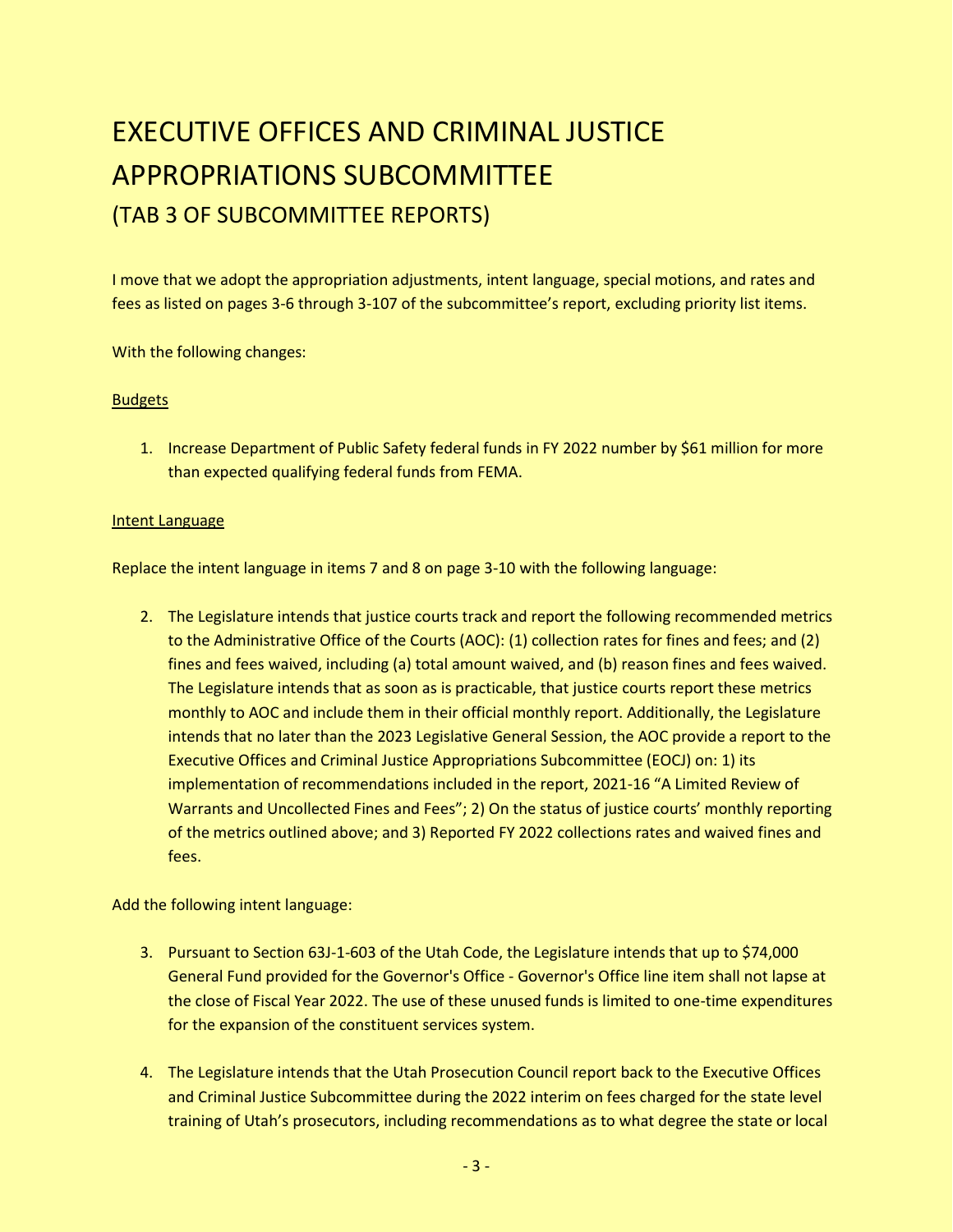governments should cover the costs of the training.

- 5. The Legislature intends that the appropriations provided to the Judicial Council/State Court Administrator-Juror, Witness, Interpreter line item for the 2023 Fiscal Year may be used for the payment of temporary employees supporting jury trials.
- 6. The Legislature intends the salary for a District Court judge for the fiscal year beginning July 1, 2022, and ending June 30, 2023, shall be \$185,200. The Legislature intends that other judicial salaries shall be calculated in accordance with the formula set forth in UCA Title 67 Chapter 8 Section 2 and rounded to the nearest \$50.
- 7. Strike Item 12 on p. 3-11 and replace with: Notwithstanding the intent language passed in Item 25 of Senate Bill 6 of the 2021 General Session, the Legislature intends that \$4,500,000 provided for the Department of Human Services - Division of Juvenile Justice Services as Fiscal Year 2022 beginning balances be used for the following purposes: IT, data processing and technology based expenditures; capital expenditures and developments, projects, facility repairs, maintenance, critical needs, and improvements; other charges for pass-through expenditures; and short-term projects and studies that promote efficiency and service improvement.
- 8. The Legislature intends that the salary for the Governor for the fiscal year beginning July 1, 2022 and ending June 30, 2023 shall be \$174,700. Other constitutional offices shall be calculated in accordance with the formula set forth in Section 67‐22‐1.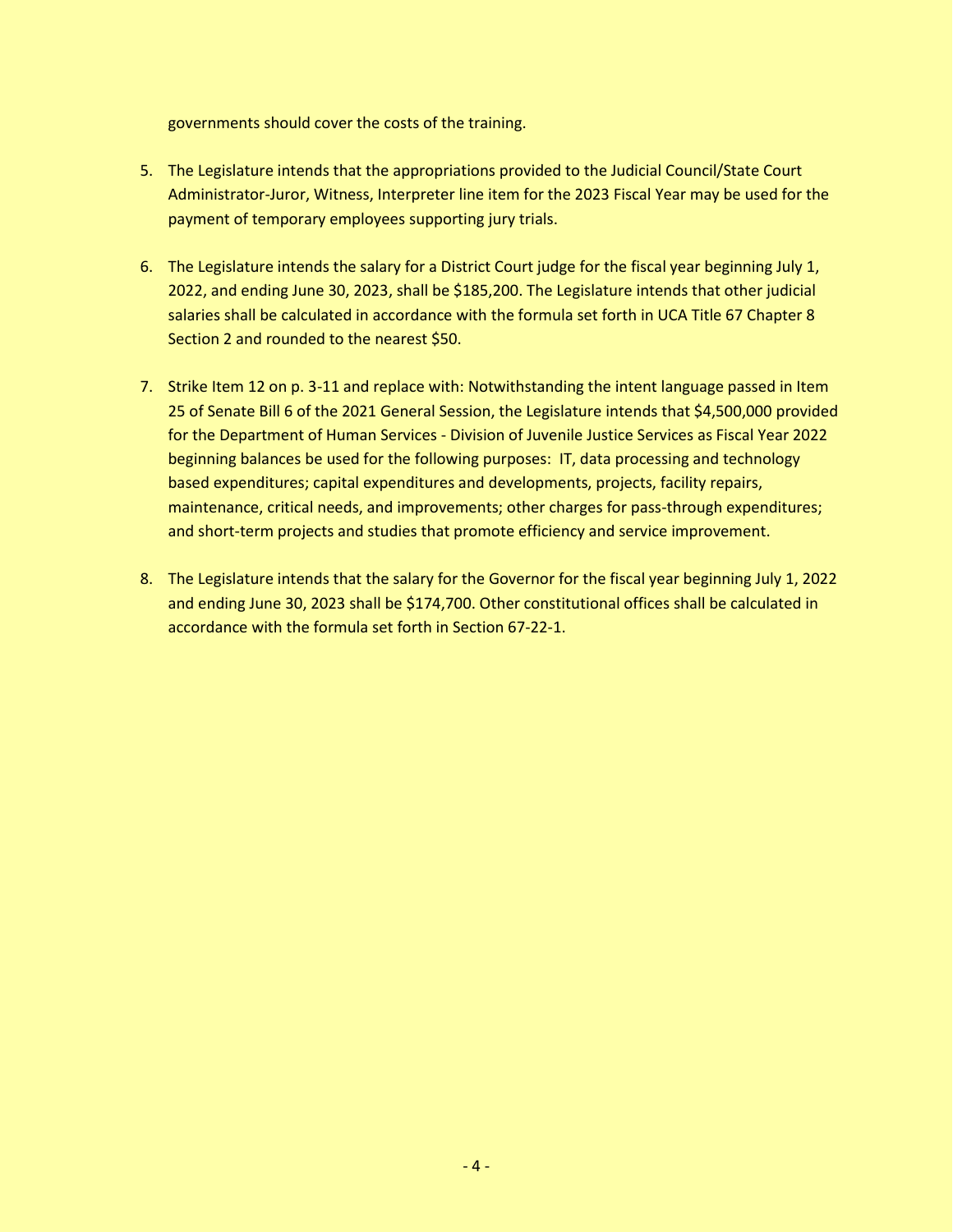### <span id="page-6-0"></span>HIGHER EDUCATION APPROPRIATIONS SUBCOMMITTEE (TAB 4 OF SUBCOMMITTEE REPORTS)

I move that we adopt the appropriation adjustments, intent language, special motions, and rates and fees as listed on pages 4-6 through 4-62 of the subcommittee's report, excluding priority list items.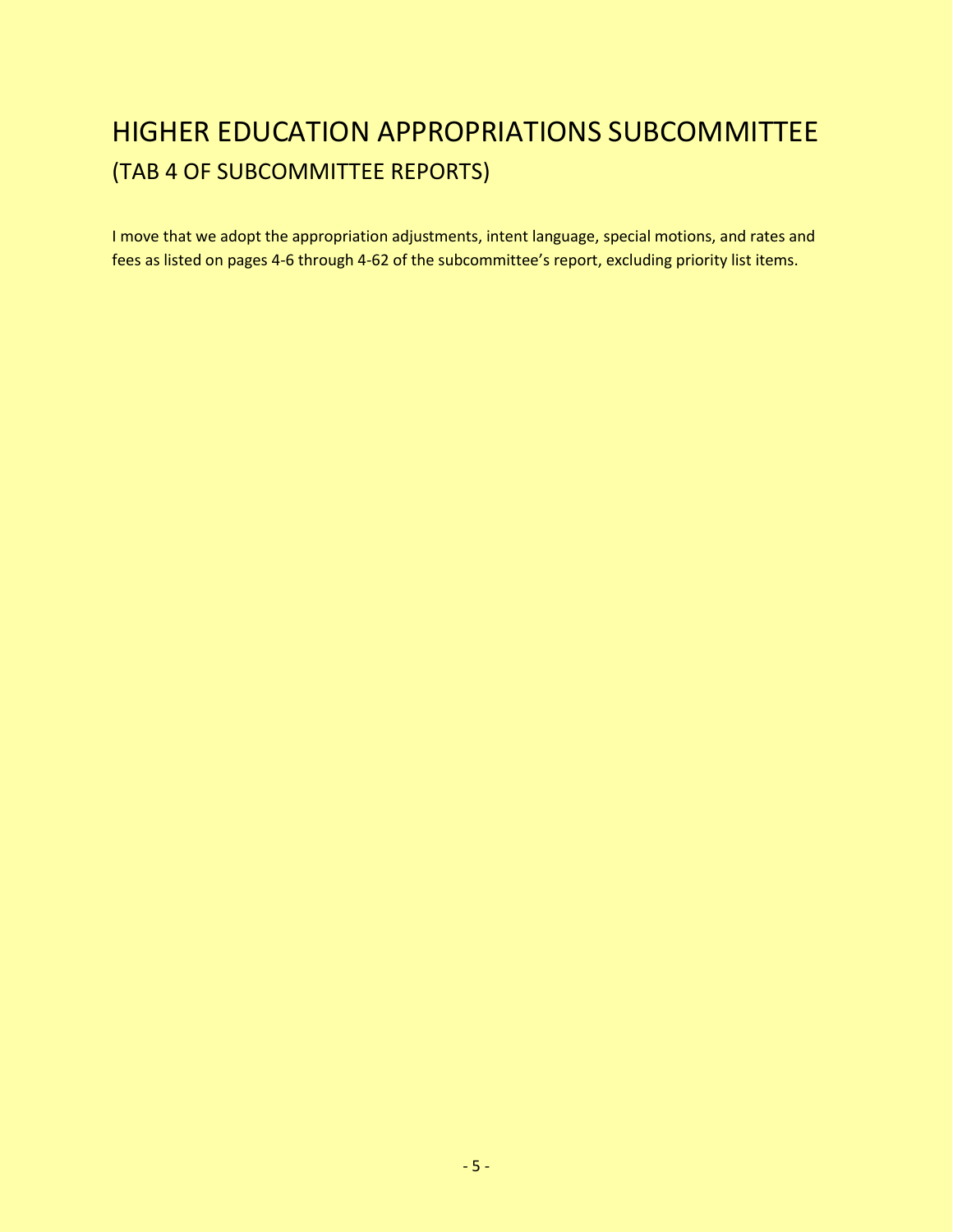### <span id="page-7-0"></span>INFRASTRUCTURE AND GENERAL GOVERNMENT APPROPRIATIONS SUBCOMMITTEE (TAB 5 OF SUBCOMMITTEE REPORTS)

I move that we adopt the appropriation adjustments, intent language, and rates and fees as listed on pages 5-6 through 5-131 of the subcommittee's report, excluding priority list items.

#### Budgets

- 1. Reallocate \$1.0 million in FY 2022 and \$360,000 one-time in FY 2023 from the Office of State Debt Collection to Finance Administration from Beginning Nonlapsing Balances for the Loan Management System.
- 2. Move General Obligation Bond Debt Service Internally Funded item on page 5-6 to the onetime funding list on page 5-5.
- 3. On page 5-7, add \$350,000 ongoing from the Transportation Fund for Alternate Delivery Staff.

#### Intent Language

- 4. Delete intent language #22 on page 5-13.
- 5. Delete intent language #23 on page 5-14.
- 6. Delete intent language #25 on page 5-14.

Add the following language:

- 7. The Legislature intends that DFCM use up to \$5.0 million from the Statewide Contingency Reserve Fund to rebuild the Salt Lake Community College Applied Technology Center at the Taylorsville Campus, which was destroyed by fire in June of 2020. The funding is to augment the insurance payments to construct an efficient replacement building that meets current ADA, Energy, Structural, and Building Codes.
- 8. Under terms of UCA 63J-1-603, the Legislature intends that appropriations provided for the Transit Transportation Investment line item in Item 81, Chapter 3, Laws of Utah 2021, shall not lapse at the close of FY 2022. Expenditures of these funds are limited to the Transit Transportation Investment program.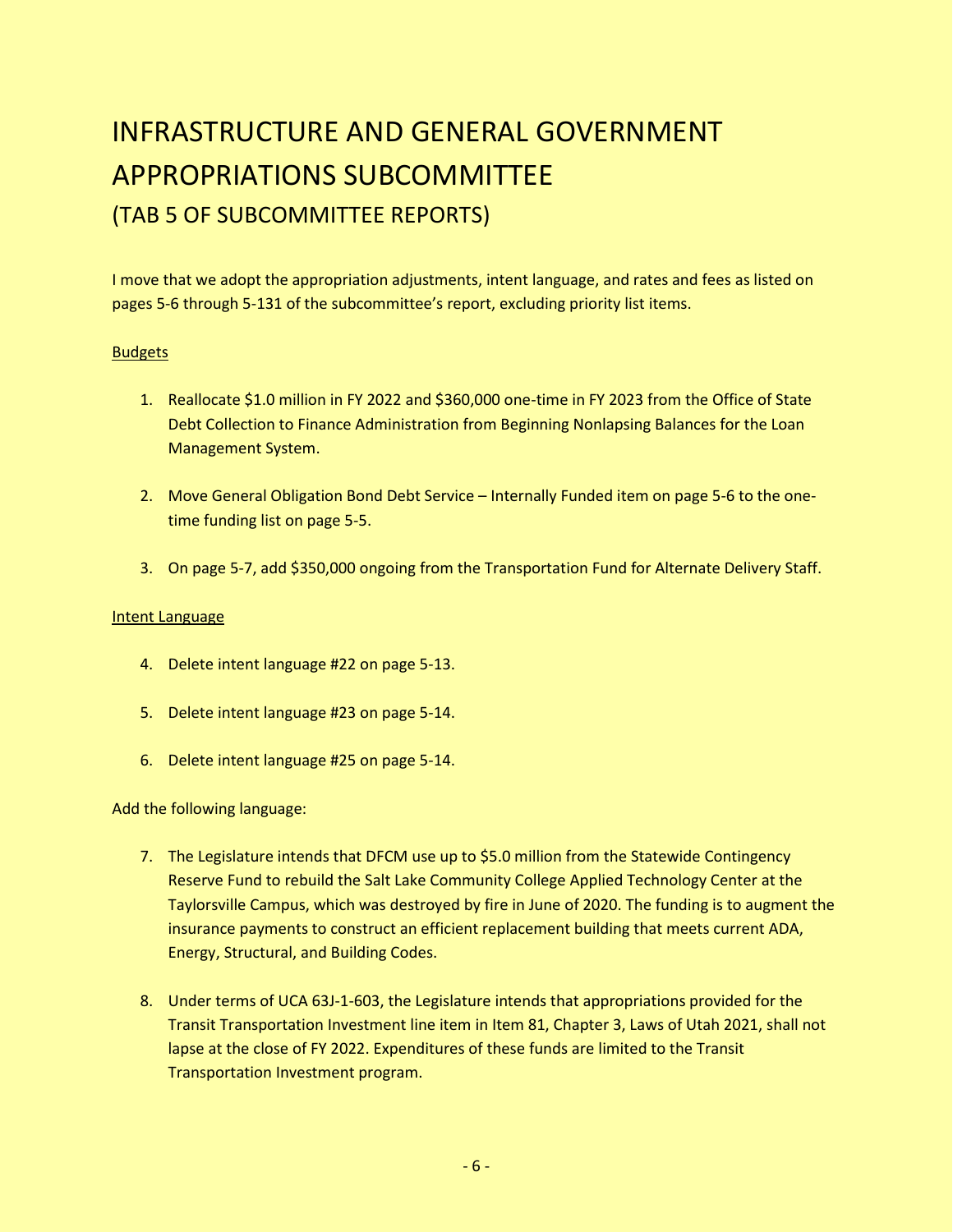- 9. The Legislature intends that the ISF Finance Purchasing Card program be authorized to increase its Capital Outlay for the new Travel and Expense Reporting System by \$125,000 in FY 2022 and by \$1,325,000 in FY 2023.
- 10. The Legislature intends that if the Department of Transportation determines that land owned by the department near the Calvin L. Rampton Complex is surplus to the department's needs, proceeds from the sale of the surplus property may be used to help mitigate traffic impact associated with the Taylorsville State Office Building.
- 11. The Legislature intends that as funding is available from the Transportation Investment Fund, the Department of Transportation may use funds along with matching and other funding to help mitigate traffic impact associated with the Taylorsville State Office Building.
- 12. The Legislature intends that the \$5 million ongoing appropriation for Information Technology Innovation Fund be used in FY 2023, FY 2024, and FY 2025, along with an increase in Internal Service Fund (ISF) capital outlay authorization, for development of the Human Capital Management System. After FY 2025, this ongoing appropriation shall be used to fund any rate impacts associated with ISF capital investment.
- 13. The Legislature intends that the Division of Facilities Construction and Management (DFCM) shall not use appropriated funds to commence construction of capital development projects approved during the 2022 General Session until March 1, 2023. DFCM shall submit to the Executive Appropriations Committee by June 1, 2022 a detailed plan for the implementation timing of all capital development projects approved during the 2022 General Session.

#### Rates and Fees

- 14. Change the following DHRM ISF rates on page 5-128:
- Item 866. HR Services (per FTE): from \$797.57 to \$820.00 and
- Item 869. Payroll Services (per FTE): from \$67.58 to \$70.00.
- Re-distribute the funding increase from the higher rates authorized above to the user agencies.
- 15. Add "\$12" to Item 244, General MP Info Research Fee, on p. 5-108.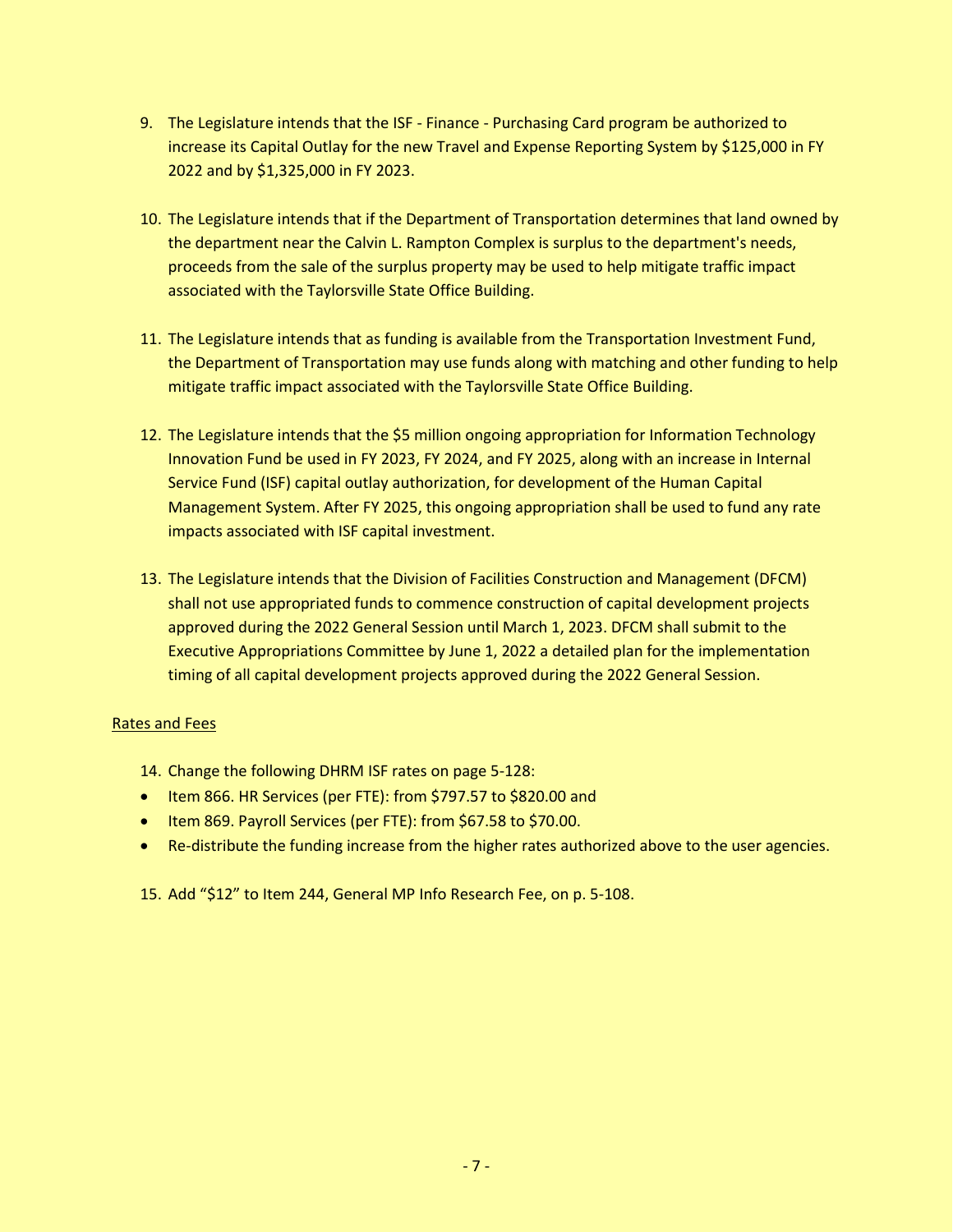# <span id="page-9-0"></span>NATURAL RESOURCES, AGRICULTURE, AND ENVIRONMENTAL QUALITY APPROPRIATIONS SUBCOMMITTEE (TAB 6 OF SUBCOMMITTEE REPORTS)

I move that we adopt the appropriation adjustments, intent language, and rates and fees as listed on pages 6-6 through 6-150 of the subcommittee's report, excluding priority list items.

With the following changes:

#### Budgets

- 1. Contingent on the passage of H.B. 250, appropriate \$366,600 one-time and \$50,800 ongoing in FY 2023 from the Environmental Quality Restricted Account to the Division of Waste Management and Radiation Control line items for the X-Ray and Radioactive Materials Programs.
- 2. Appropriate \$40,000 one-time in FY 2022 and \$40,000 ongoing in FY 2023 from the Horse Racing Restricted Account to the Horse Racing Commission appropriation unit in the Animal Industry Line Item.
- 3. Appropriate \$1,000,000 one-time in FY 2022 from the Land Grant Management Fund to the SITLA Operations Line item for Office Relocation expenses and provide nonlapsing authority for the funds to be carried into FY 2023.
- 4. Increase the dedicated credits appropriation to the Division of Water Rights by \$500,000 onetime in FY 2022 and by \$500,000 ongoing in FY 2023.
- 5. Appropriate \$1,000,000 ongoing from the Land Grant Management Fund in FY 2023 for SITLA compensation.
- 6. Transfer \$1 million one-time in FY 2023 in General Fund from the Wildland Fire Suppression Fund line item to the Division of Forestry Fire and State Lands for the Catastrophic Wildfire Reduction Strategy.

#### Intent Language

7. Notwithstanding intent language passed in H.B. 5, under the terms of 63J-1-603, the Legislature intends that \$2,000,000 previously designated for replacing wood-fired stoves and fireplaces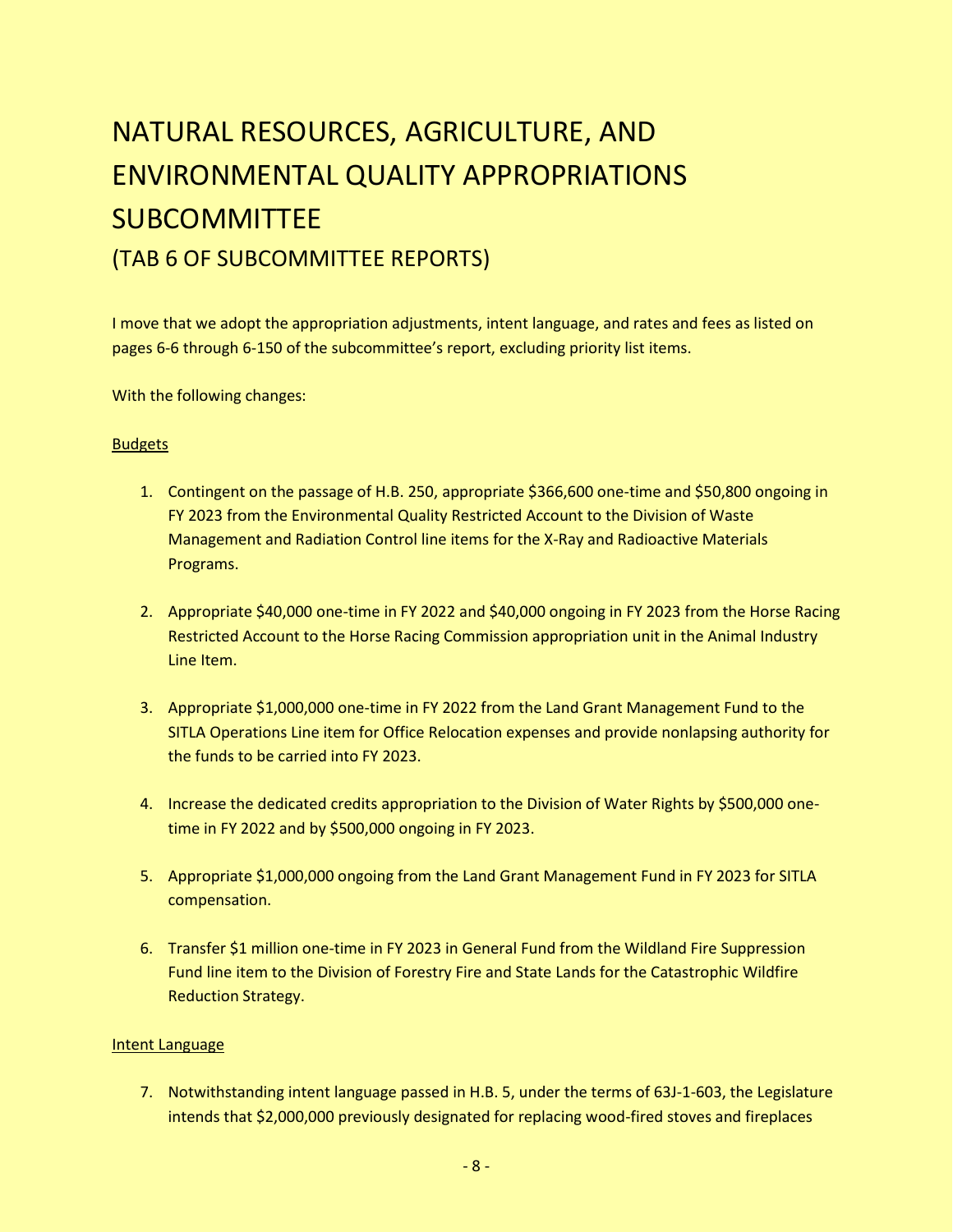with gas appliances not lapse at the close of FY 2022 and instead be used for the following purposes in the following amounts: Air Quality Monitoring Network Expansion in Summit and Wasatch Counties (\$462,500), Department of Environmental Quality Air Quality Outreach (\$500,000), E-bus Air Quality Mapping Project (\$120,000), and Air Quality Ozone Monitoring Infrastructure for the Wasatch Front (\$917,500).

- 8. Under the terms of 63J-1-603, the Legislature intends that the \$400,000 one-time General Fund appropriation to the Division of Drinking Water for the Navajo Water Settlement Capital Facilities Plan shall not lapse at the close of FY 2022.
- 9. In accordance with UCA 63J-1-903, the Legislature intends that the Department of Agriculture and Food report performance measures for the Analytical Lab line item, whose mission is "to provide chemical, physical, and microbiological analyses to other divisions within the Department of Agriculture and Food and other state agencies to ensure the safety of Utah's food supply, natural resources, and consumer goods." For FY 2023, the department shall report the following performance measures: 1) Laboratory Equipment Replacement Rate (Target = 0% of equipment needing replacement at end of fiscal year); 2) Medical Cannabis Laboratory Certification (Target = Obtain ISO 17025:2017 certification); 3) Medical Cannabis Sample Collection Timeliness (Target = 100% of samples collected within 7 days); 4) Total Number of Tests (Target = 10,000 tests per fiscal year); 5) Timeliness of Laboratory Test Results (Target = 100% of test results complete within 10 days); and 6) Total number of samples (Target = 3,700 samples per fiscal year).
- 10. Under the terms of 63J-1-603 of the Utah Code, the Legislature intends that the one-time \$500,000 General Fund appropriation for the Department of Environmental Quality Executive Director's Office shall not lapse at the close of FY 2022. The use of these funds is limited to the Westwater Community water and power projects.
- 11. Under the terms of 63J-1-603 of the Utah Code, the Legislature intends that the one-time \$2,318,700 General Fund appropriation for the Division of Air Quality shall not lapse at the close of FY 2022. The use of these funds is limited to Ozone Monitoring Infrastructure for the Wasatch Front.
- 12. Under the terms of 63J-1-603 of the Utah Code, the Legislature intends that the one-time \$3,000,000 General Fund appropriation for the Office of Energy Development shall not lapse at the close of FY 2022. The use of these funds is limited to the Electric Vehicle Charging Infrastructure in Rural Utah.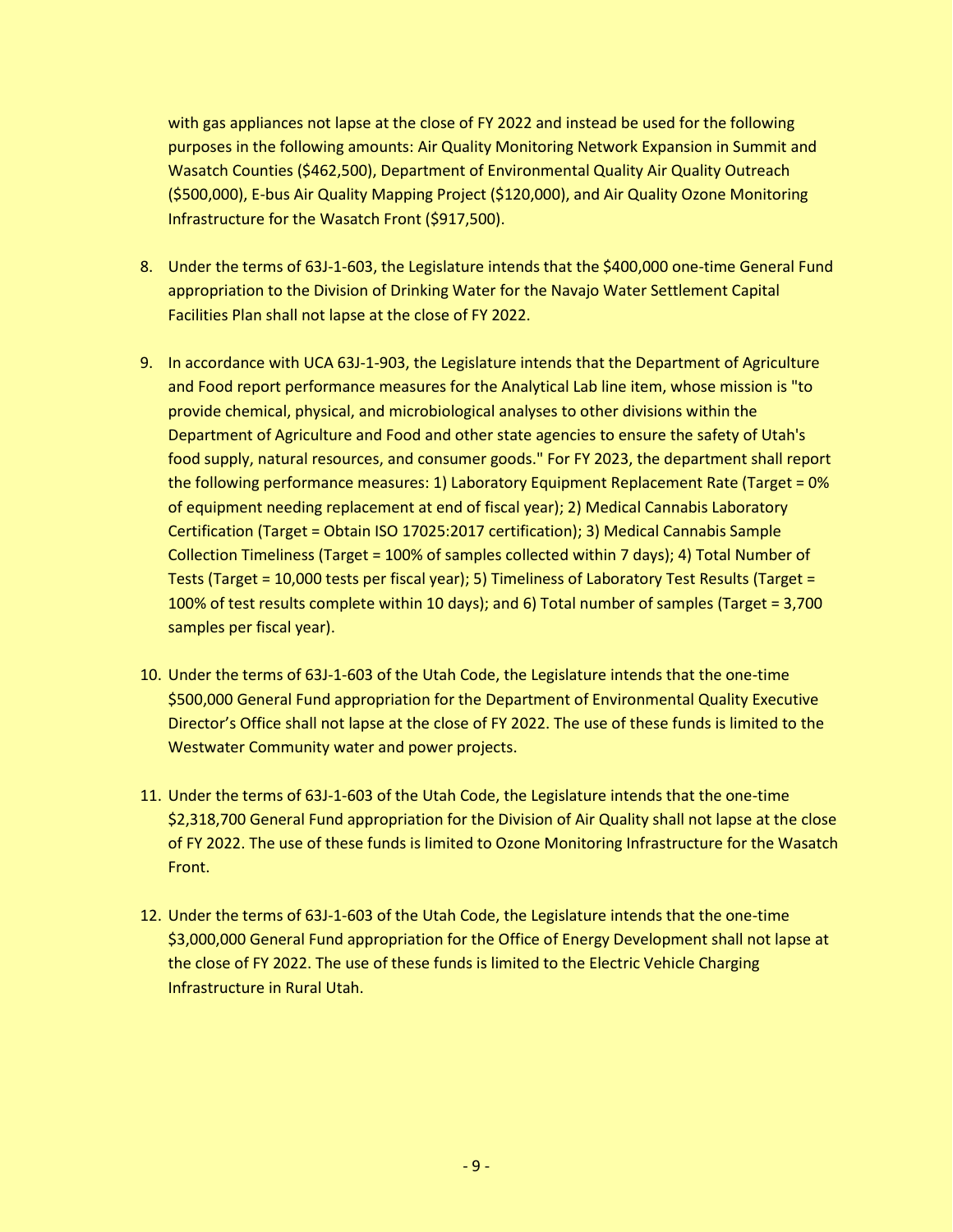### <span id="page-11-0"></span>PUBLIC EDUCATION APPROPRIATIONS SUBCOMMITTEE (TAB 7 OF SUBCOMMITTEE REPORTS)

I move that we adopt the appropriations adjustments, intent language, special motions, and rates and fees as listed on pages 7-5 through 7-60 of the subcommittee's report, excluding priority list items.

With the following changes:

#### **Budgets**

- 1. On page 7-5, accept all reallocations except the \$450,000 ongoing to the Center for Continuous School Improvement.
- 2. On page 7-6, change Assessment and Accountability Transfer In from \$100,000 to \$180,000; change Assessment and Accountability – Transfer Out from \$100,000 to \$180,000.

#### Intent Language

Add the following language:

- 3. The Legislature intends that the Utah State Board of Education use \$1,796,600 of the Readiness Improvement Success Empowerment (RISE) assessment settlement funds to cover costs associated with a new contract for the RISE assessment.
- 4. The Legislature intends that the Utah State Board of Education notify local education agencies (LEAs) that receive an allocation from the English Language Learner Software program that beginning in Fiscal Year 2024 LEAs will fund their software programs out of their Student's At-Risk – WPU Add-on program allocation.

#### Special Motions

5. Do not approve special motions #1 and #2.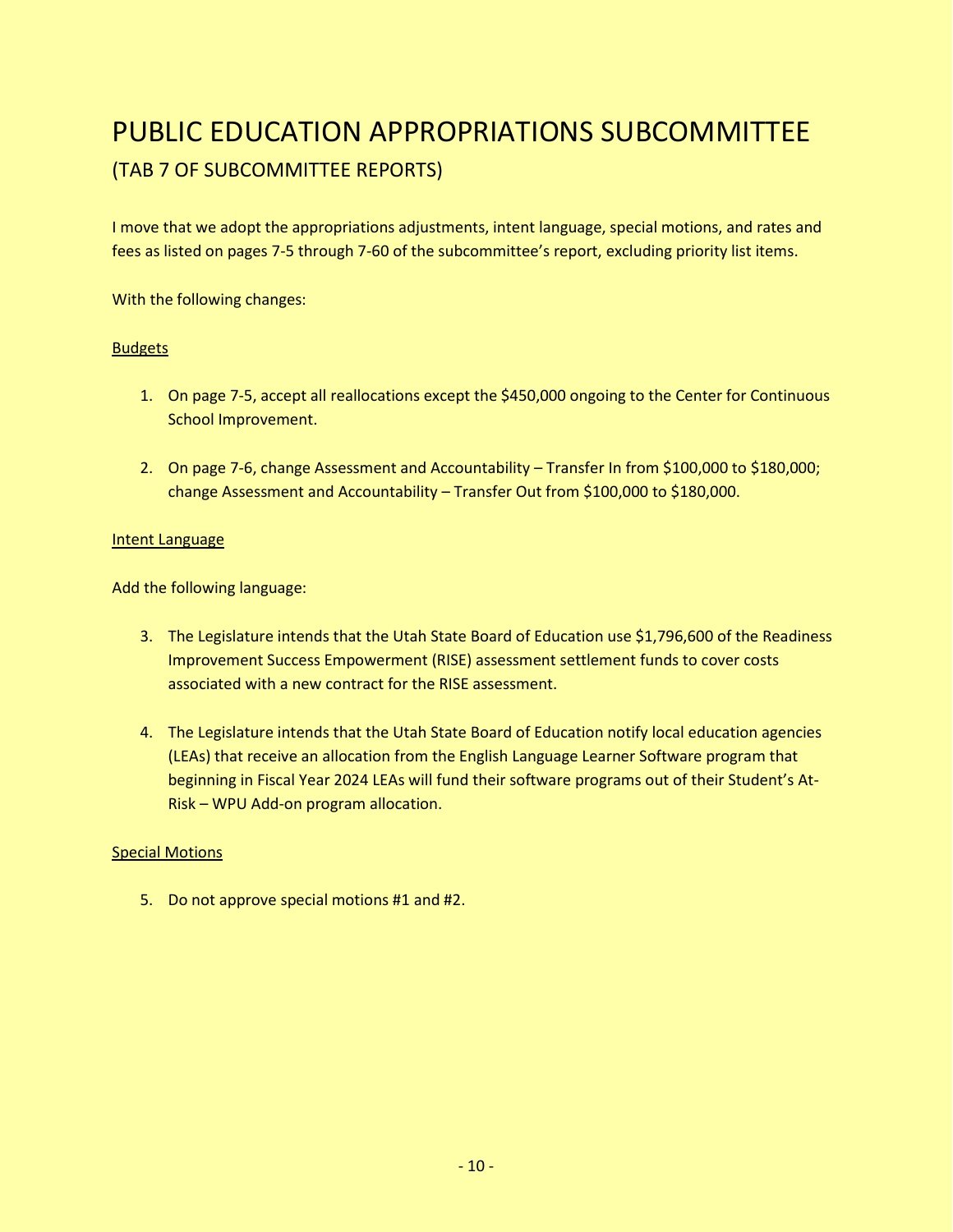### <span id="page-12-0"></span>SOCIAL SERVICES APPROPRIATIONS SUBCOMMITTEE (TAB 8 OF SUBCOMMITTEE REPORTS)

I move that we adopt the appropriation adjustments, intent language, special motions, and rates and fees as listed on pages 8-7 through 8-152 of the subcommittee's report, excluding priority list items.

With the following changes:

#### **Budgets**

- 1. Move the funding for the Deeply Affordable Housing RFA from the Olene Walker Fund (5438) into the Office of Homeless Services line item (NOA) on the one-time funding request priority list on page 8-4 of the Social Services Subcommittee Report.
- 2. On page 8-9, under Ongoing Appropriation Adjustments, move the \$325,000 in the Other Funds column (classified as a transfer) to the Gen./Ed. Funds column.
- 3. On page 8-102, change federal funds authority for DSAMH/Non-Medicaid Behavioral Health Treatment & Crisis Response: decrease KPBBB by \$7,899,400 and add \$531,000 to KPAAB to match the Federal Funds Request Summary.
- 4. Remove federal funds authority in KEA (Office of Public Guardian) on page 8-101 and KFD (DSPD) for FY 2022 on page 8-102.
- 5. On page 8-104, increase ongoing dedicated credits revenue by \$245,000 in FY 2023 for the Department of Health and Human Services' Clinical Services line item's State Laboratory program to reflect the increased revenue from a \$5 fee increase for the Laboratory Testing and Follow-up Services for newborn screening approved by the Social Services Appropriations Subcommittee.
- 6. On page 8-107, remove the (\$53,156,500) reduction in the Children, Youth, and Families line item and add \$5,381,900 to match the Federal Funds Request Summary.
- 7. On page 8-112, increase one-time dedicated credits revenue by \$61,300 in FY 2022 for the Department of Health's Disease Control and Prevention line item's Utah Public Health Laboratory program to reflect the increased revenue from the earlier start date of a \$5 fee increase for the Laboratory Testing and Follow-up Services for newborn screening approved by the Social Services Appropriations Subcommittee.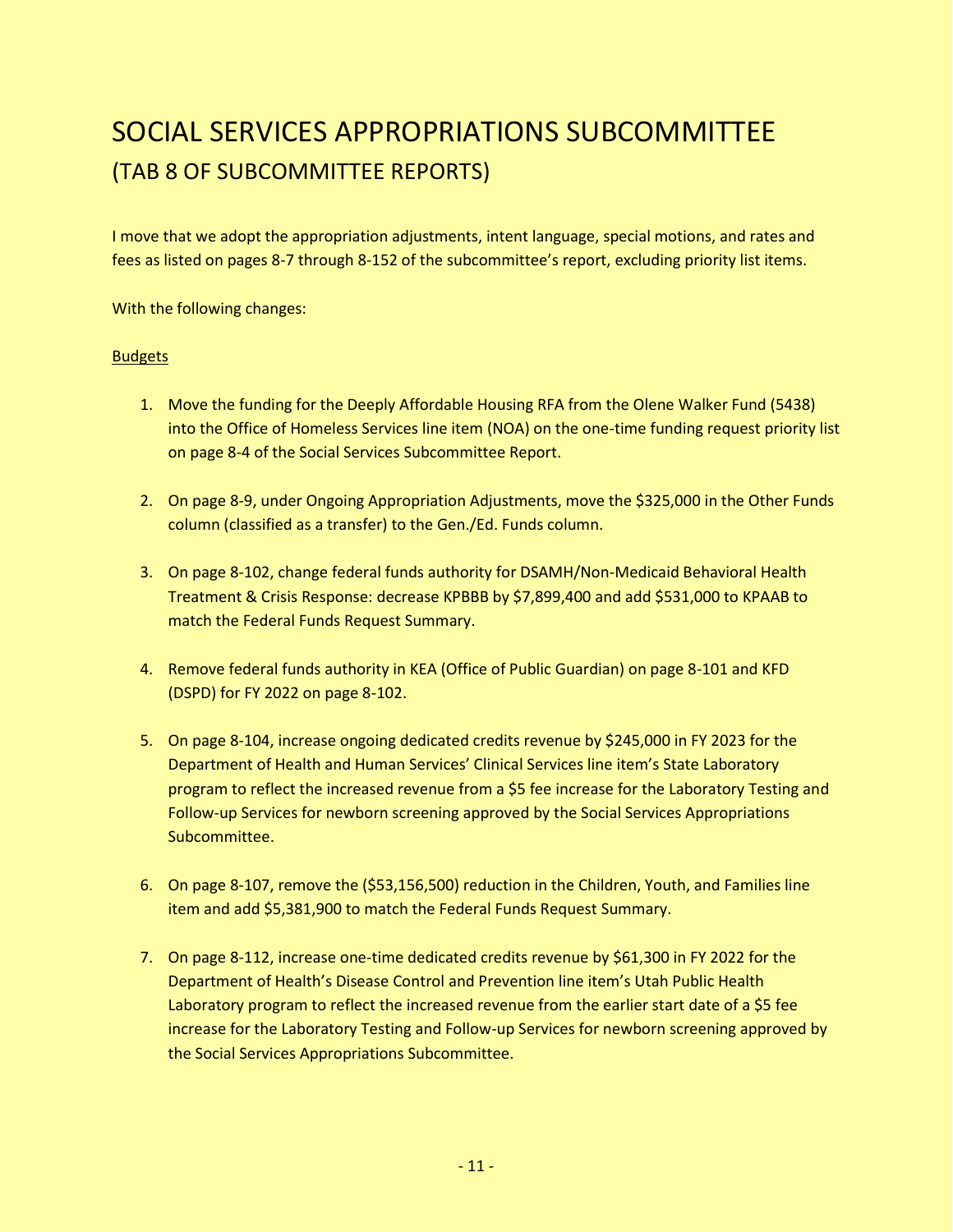- 8. Starting on page 8-120 adjust DWS Federal Funds to reflect the amounts in the FFRS as ongoing instead of one-time. Adjust one-time amounts to match FFRS.
- 9. On page 8-121 make \$250,000 in expendable receipts ongoing instead of one-time from item DWS – Dedicated Credits and Expendable Receipts.
- 10. On page 8-123 adjust DWS Nonlapsing Balances in the USOR line item to reflect actuals (\$2,510,000).
- 11. On page 8-123, remove \$1 million in authority to spend from the Special Administrative Expense Account in the Unemployment Insurance line item.
- 12. Beginning in FY 2023 add \$1,010,400 ongoing General Fund to the Department of Health and Human Services' Integrated Health Care Services line item's Medicaid Accountable Care Organizations program to receive the funding under the title "HHS Reorganization Transfer - OUT" approved by the Executive Offices and Criminal Justice on page 3 – 65.

#### Intent Language

Add the following language:

- 13. Under Section 63J-1-603 of the Utah Code, the Legislature intends that up to \$4,000,000 of appropriations provided in Item 69, Chapter 9, Laws of Utah 2021 for the Department of Human Services - Division of Child and Family Services not lapse at the close of FY 2022. The nonlapsing funds shall be applied to the Department of Health and Human Services Children, Youth, & Families line item as a beginning balance in Fiscal Year 2023 and the use of any nonlapsing funds is limited to facility repair, maintenance, and improvements; Adoption Assistance; Contracted Services; In-Home Services; Out of Home Care; Selected Services; Service Delivery; Special Needs; Domestic Violence Programs; ; SAFE Management Information System development and operations consistent with the requirements found at UCA 63J-1-603(3)(b).
- 14. The Legislature intends that up to 3% of the American Rescue Plan Act of 2021 (ARPA) funds appropriated for the Department of Workforce Services' Deeply Affordable Housing request may be used to fund the administrative expenses associated with the program and in accordance with federal law. The Legislature authorizes staff to adjust appropriations where necessary to reflect the appropriations for administrative expenses needed from the Olene Walker Housing Trust Funds to Department of Workforce Services' line items commensurate with the final amount funded for this item.
- 15. Under Section 63J-1-603 of the Utah Code, the Legislature intends that up to \$1,000,000 of Special Administrative Expense Account appropriations provided in Item 18 of Chapter 9 Laws of Utah 2021, for the Department of Workforce Services' Housing and Community Development line item, shall not lapse at the close of Fiscal Year 2022. The use of any nonlapsing funds is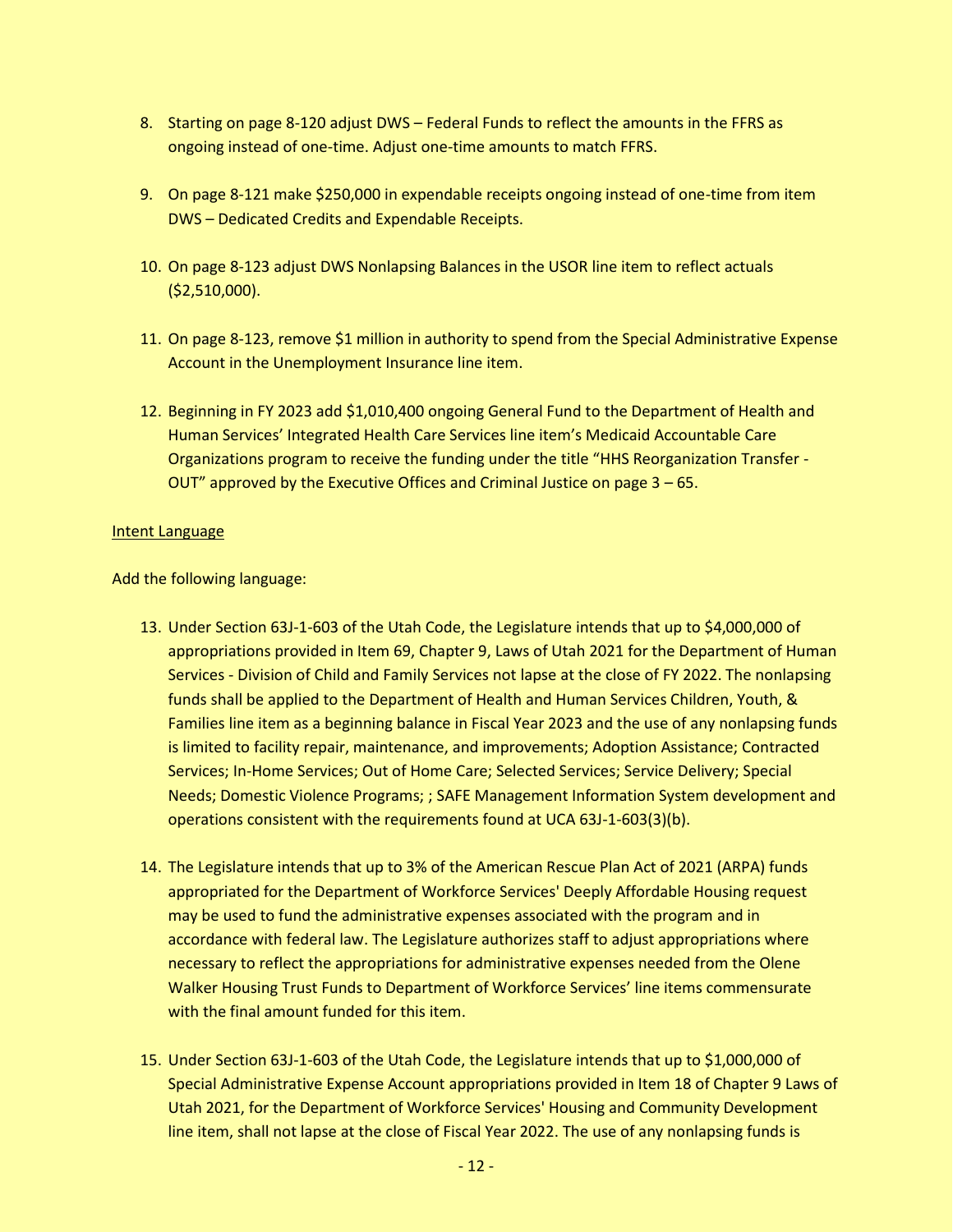limited to one-time affordable housing projects and needs, including one-time administrative expenses.

- 16. The Legislature intends that, with the passage of H.B. 17, "State Small Business Credit Initiative" and the transfer of the State Small Business Credit Initiative Program Fund from the Department of Workforce Services to the Governor's Office of Economic Opportunity, the fees associated with the Fund as listed in H.B. 8, "State Agency Fees and Internal Service Fund Rate Authorization and Appropriations," under the Department of Workforce Services, State Small Business Credit Initiative Program Fund, and the related revenue collection authority also be transferred to the Governor's Office of Economic Opportunity.
- 17. The Legislature intends that if an appropriation is provided to a state agency for Empowered to help pregnant women with substance use disorder, that Empowered work with current providers of these services in Salt Lake County including USARA and University of Utah's PARCKA to make sure that currently existing services are not duplicated.
- 18. If the Department of Workforce Services' Tax Credit Projects and Rural Workforce Housing request is funded, the Legislature authorizes staff to adjust appropriations where necessary to reflect appropriations for administrative expenses needed from the Olene Walker Housing Loan Funds or the Rural Housing Fund created by H.B. 462 to Department of Workforce Services' Administration, Operations and Policy, State Office of Rehabilitation, Unemployment Insurance, and Housing and Community Development line items commensurate with the final amount funded for this item.
- 19. If the Legislature provides funding for the item entitled "HCBS/ICFID Rate Increase" then the following intent language is approved: The Legislature intends that for all funding provided in FY 2022 and FY 2023 for Home and Community-based and Intermediate Care Facility Direct Care Staff Salary Increases, none of the appropriated funds shall be spent on administration-related costs or provider profits. The Legislature further intends that the Departments of Health and Human Services (DHHS) shall: 1) Require providers to report on how they utilize appropriated funds to increase direct care worker wages and attest that 0% of funding goes to administrative functions or provider profits; and 2) In conjunction with DHHS providers, report to the Social Services Appropriations Subcommittee no later than September 1, 2022 regarding the implementation and status of increasing salaries for direct care workers and the outcomes thereof.
- 20. Under Section 63J-1-603 of the Utah Code, the Legislature intends that up to \$12,930,100 of the ongoing appropriation provided in Item 3, Chapter 303, Laws of Utah 2020 for the Department of Human Services - Division of Substance Abuse and Mental Health not lapse at the close of FY 2022. The use of any nonlapsing funds is limited to expenditures for development and implementation of a behavioral health receiving center for which a grant was awarded under Section 62A-15-118. The nonlapsing funds shall be applied to the Department of Health and Human Services Integrated Health Care Services line item as a beginning balance in Fiscal Year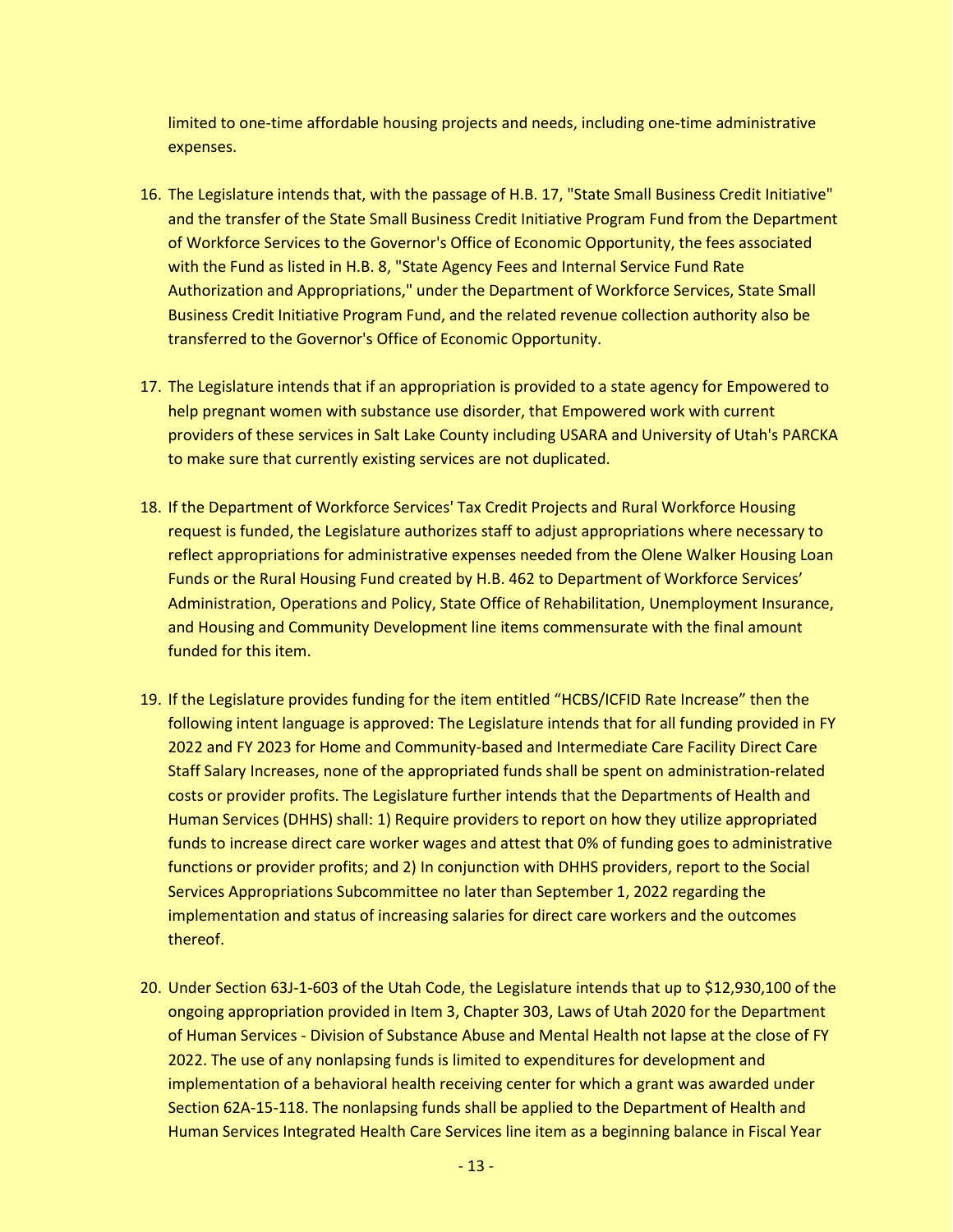2023.

- 21. The Legislature intends that the \$3.3 Million provided in FY2023 in the Department of Workforce Services - Operations and Policy line item for Statewide Sexual Assault and Interpersonal Violence Prevention Program from Temporary Assistance for Needy Families (TANF) federal funds: (1) is dependent upon the availability of TANF federal funds and the qualification of the program to receive TANF federal funds; and (2) be spent over the following years in the following amounts: FY2023 - \$1,100,000; FY2024 - \$1,100,000; FY2025 - \$1,100,000.
- 22. The Legislature intends that the \$225,000 provided in FY2023 in the Department of Workforce Services - Operations and Policy line item for Tackling Intergenerational Poverty through Employment Mentoring from Temporary Assistance for Needy Families (TANF) federal funds: (1) is dependent upon the availability of TANF federal funds and the qualification of the program to receive TANF federal funds; and (2) be spent over the following years in the following amounts: FY2023 - \$75,000; FY2024 - \$75,000; FY2025 - \$75,000.
- 23. Add the following sentence to the end of special motion #11 on page 8-35: The working group shall include at least one member from the following: Utah Senate (appointed by the President), Utah House of Representatives (appointed by the Speaker), and health insurance companies.

#### Special Motions

24. On pages 8-34 through 8-37, do not approve special motions other than: 1, 6, 8, 9, 10, 15, 20.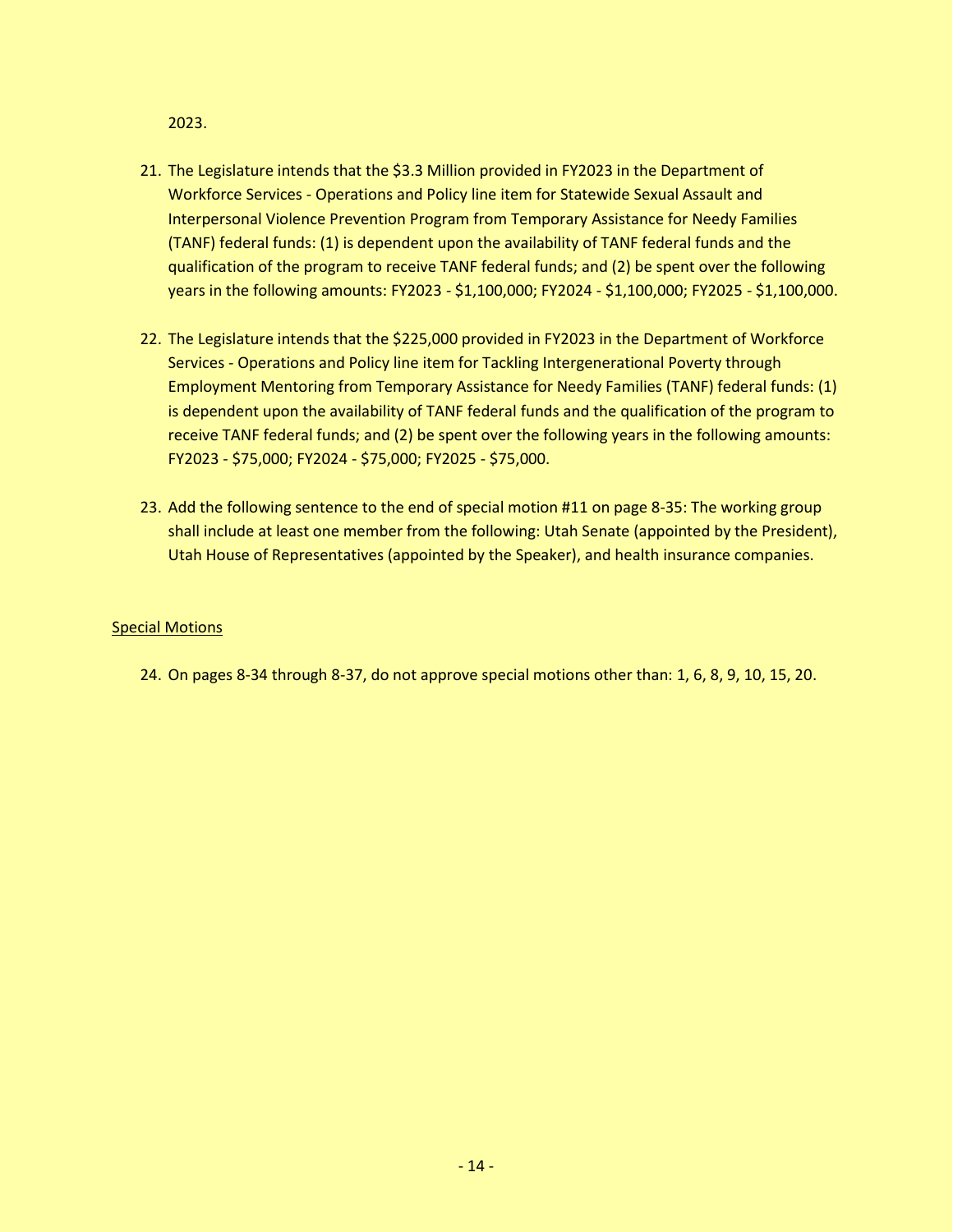### <span id="page-16-0"></span>EXECUTIVE APPROPRIATIONS COMMITTEE (TAB 9 OF SUBCOMMITTEE REPORTS)

I move that we adopt the appropriation adjustments, intent language, and rates and fees as listed on pages 9-5 through 9-30 of the committee's report, excluding priority list items.

With the following exceptions:

#### **Budgets**

- 1. Appropriate the following amounts one-time in FY 2022 from Finance Mandated Transfer for COVID-19 Response:
- Department of Technology Services ISF DTS Enterprise Technology (HSB), \$5,000,000
- State Board of Education Policy, Communication, and Oversight (PAK), \$210,900
- Cultural and Community Engagement Administration (WAC), \$271,400
- Cultural and Community Engagement Administration (WAD), \$10,900
- Cultural and Community Engagement Pass Through (WWA), \$25,500

#### Intent Language

Add the following language:

- 2. The Legislature intends that the one-time General Fund appropriation of \$17,000,000 in this item be used by the Utah National Guard in cooperation with the University of Utah to acquire land near Camp Williams for purposes of: (1) preserving the acquired land consistent with Title 39, Chapter 10, West Traverse Sentinel Landscape Act; and (2) relocating the Army Reserve campus from the Stephen A. Douglas Reserve Center to the acquired land.
- 3. The Legislature intends that each agency and institution that received appropriations from Federal Funds – American Rescue Plan in Senate Bill 1001, 2021 First Special Session, or in the 2022 General Session for FY 2022, is authorized to expend any amount from the appropriation not expended by the end of the fiscal year of the appropriation, up to the amount of the appropriation; in a fiscal year following the fiscal year of the appropriation; and prior to the expiration of the period of performance.
- 4. ARPA State and Local Fiscal Recovery Fund: The Legislature intends that funds appropriated by this item from the American Rescue Plan Act may only be expended or distributed for purposes that comply with the legal requirements and federal guidelines under the American Rescue Plan Act of 2021. Additionally, the Legislature intends that the agency administering these funds meet all compliance and reporting requirements associated with these funds, as directed by the